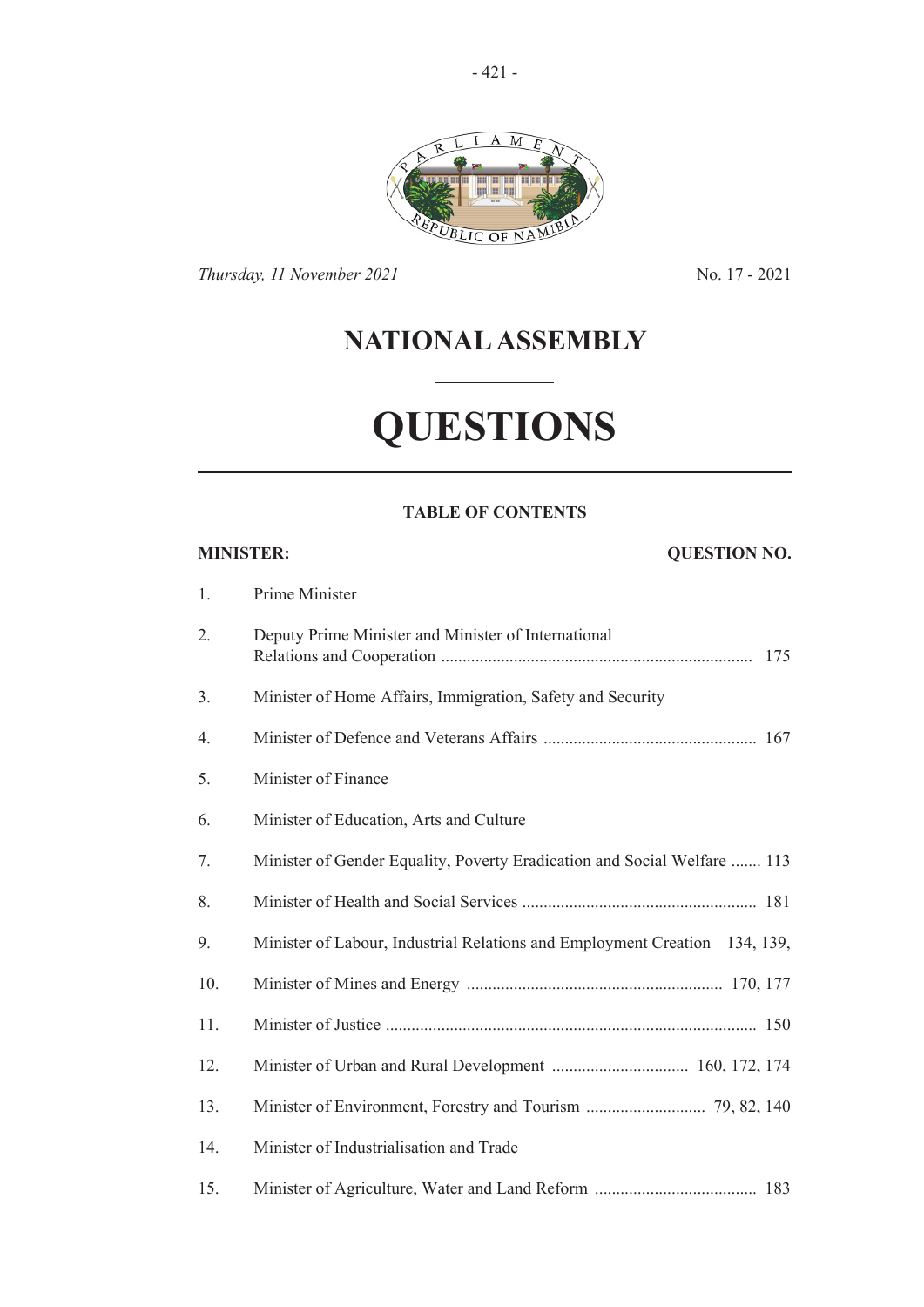| 16. | Minister of Fisheries and Marine Resources                     |
|-----|----------------------------------------------------------------|
| 17. |                                                                |
| 18. | Minister in the Presidency                                     |
| 19. | Minister of Sport, Youth and National Service                  |
| 20. | Minister of Information and Communication Technology  151, 161 |
| 21. | Minister of Higher Education, Technology and Innovation        |
| 22. |                                                                |
|     |                                                                |

### **Question 115: (2021-09-14)**

Mr. Kauandenge (NUDO) asked the Minister Agriculture, Water and Land Reform:

Information at my disposal point to the fact that the Ministry of Agriculture, Water and Land Reform has bought a farm near Otjohorongo Settlement (Omatjete area). This farm is next to the Otjohorongo Communal area. The purpose of acquiring this farm was according to the information that I have to enlarge the Communal area and to resettle farmers of that area on this farm, so as to ease the burden of grazing on the Communal area.

However since the farm was bought the Ministry have resettled people who are not originally from the said area of Otjohorongo. Thus the following questions;

- 1. Does this not defeat the purpose for which the farm was acquired in the first place?
- 2. What criteria is the Ministry using before resettling people from other areas in farms bought to extend the boundaries of those Communal areas?
- 3. Will you admit that this scenario of Government buying farms next to Communal areas and then resettling farmers who are not from the area is a recipe from civil unrest amongst communities?
- 4. Will you agree with me that this problem is not confined to only the Otjohorongo area, but that there are equally farms bought by Government in other areas next to Communal areas, but then used to resettle people from other areas?
- 5. How will your Ministry mitigate this issue so that this does not happen again? Will you agree that your Ministry resettlement program is a complete failure or not?
- 6. At the said farm in Otjohorongo area there are farmers who have erected camps there, what was the criteria used to resettle those people on that farm? Is it safe to assume that many were resettled there based on their political affiliations?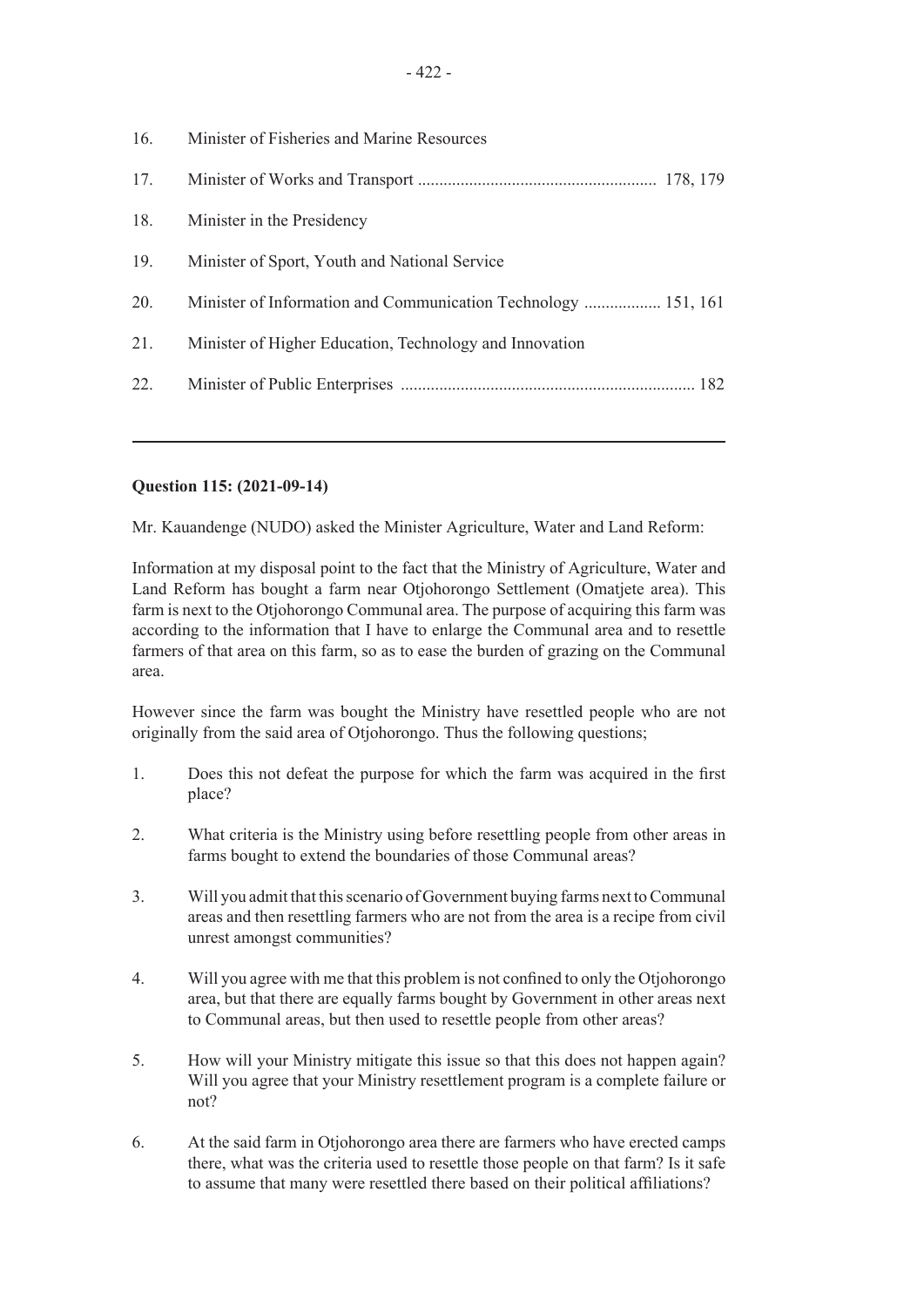7. Can the Minister avail to me the list of all resettled farmers since independence te-mysstf, in order for me to acquaint myself with its content and to see whether this resettlement practice over a period of 31 years is representative of our geographical set up in the Country

 $\overline{\phantom{a}}$  , where  $\overline{\phantom{a}}$ 

#### **Question 150 (2021-09-29)**

Mr. Smit (PDM) asked the Minister of Justice:

On 24 September the Namibian reported that the Prosecutor General, Martha Imalwa stated that Mr Armas Amukwiyu would not be prosecuted in the Fishrot Scandal because, in her opinion, "he had explained himself". However, according to the newspaper report, her explanation of this statement was that "there are people who benefited (from Fishrot) but they did not play a role in the commission of a predicate offence." Since there is documented evidence that Mr Amukwiya received N\$5,2 million from Fishcor's N\$15 million, channelled through Swapo's lawyer Sisa Namandje in December 2015,

I thus ask:

- 1. Can the Minister inform this august House why this money has not been recovered from Mr Amukwiya?
- 2. Can you please explain what is a "predicate offence" and how does it affect Mr Amukwiya?
- 3. Since Mr Amukwiya is now a State witness, does this mean he has been cleared of any guilt regarding the receipt and utilisation of the N\$5,2 million to the benefit of himself and Swapo?
- 4. Is it normal practice to allow state witnesses who are guilty to get off scot free in exchange for testifying in a case?
- 5. If this is so, surely it encourages all criminals to confess so that they may walk free to continue their corruption and theft?
- 6. Does the PG have the right to make such deals with someone who is clearly involved in corruption?

 $\frac{1}{2}$ 

#### **Question 151 (2021-09-29)**

Mr. Kauandenge (NUDO) asked the Minister of Information and Communication Technology:

Subsequent to the NBC protracted Industrial Action taken few months ago, has the situation come back to normal or not? What meganisms has the line Minister put in place to make sure that a similar situation does not repeat itself simply because the employees concerns are ignored by Management?

I will further ask the Minister: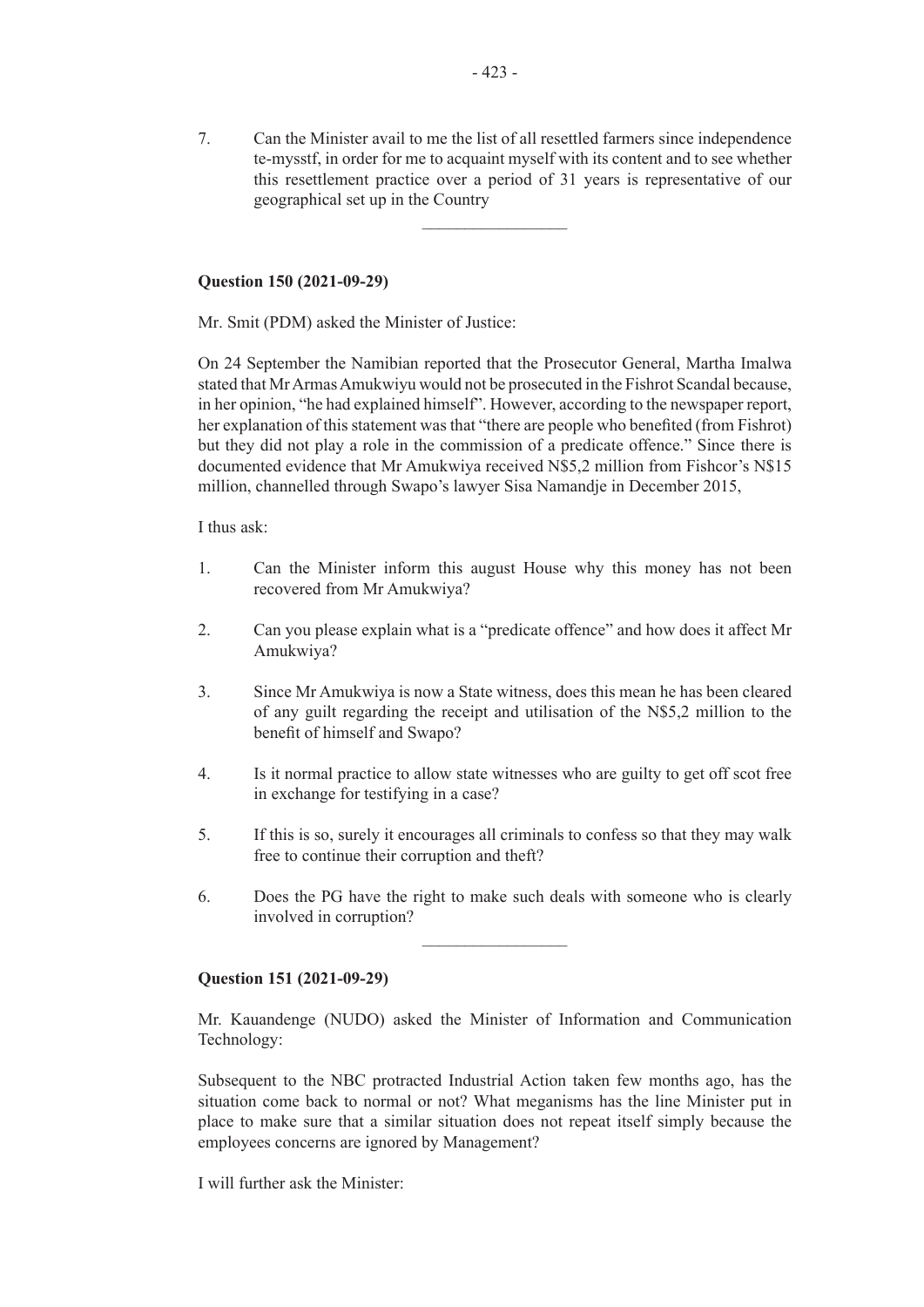- 1. I am informed that the employees who went on strike were deducted money simply because they participated in the strike from May and that there are other employees who haven't received any salaries since May.
- 2. There are allegations that third parties are not paid by NBC Management while the employees are deducted every month. Where is this money going to then?
- 3. Government is giving money to NBC for salaries every month, so if some employees are not paid, to whom does this money goes to then?

 $\frac{1}{2}$  ,  $\frac{1}{2}$  ,  $\frac{1}{2}$  ,  $\frac{1}{2}$  ,  $\frac{1}{2}$  ,  $\frac{1}{2}$  ,  $\frac{1}{2}$  ,  $\frac{1}{2}$  ,  $\frac{1}{2}$  ,  $\frac{1}{2}$ 

#### **Question 160 (2021-10-07)**

Mr. Smit (PDM) asked the Minister of Urban and Rural Development:

Recent media reports have made it clear that there is much to be desired in the way that many towns in Namibia are being run. There have been reports of local authority salaries not being paid in Rundu and Henties Bay, Grootfontein Councillors being involved in corrupt activities and infrastructure such as roads and services such as water supply and garbage removal being neglected. We all watched with dismay recently when Rundu citizens had to resort to scooping water from the crocodile and hippo infested Kavango River for more than a week because the Council was unable to pay its water bill.

I thus ask:

- 1. Can the Minister explain to this august House when action will be taken to discipline the Councils that are failing to provide the services and maintenance they are being paid for?
- 2. What will be done to recoup the money owed to the Council by the inhabitants of Rundu and elsewhere who fail to pay their municipal accounts?
- 3. Does the Minister agree with me that since people cannot survive without clean water, and the Local Council cannot provide free services, the money must be found to install prepaid water and electricity meters at all premises in Rundu and other towns where people neglect to pay their bills?

 $\frac{1}{2}$  ,  $\frac{1}{2}$  ,  $\frac{1}{2}$  ,  $\frac{1}{2}$  ,  $\frac{1}{2}$  ,  $\frac{1}{2}$  ,  $\frac{1}{2}$  ,  $\frac{1}{2}$  ,  $\frac{1}{2}$  ,  $\frac{1}{2}$ 

#### **Question 161 (2021-10-07)**

Ms. Dienda (PDM) asked the Minister of Information, Communication and Technology:

Employees of the Namibian Broadcasting Corporation (NBC) downed tools earlier this year. Their plight among others, was an increase in their salary, update of aging and outdated broadcast and transmission equipment, a financial audit by an external and independent company and the permanent employment of all contract employees. Minister. I am fully aware that the employees of the NBC, through their bargaining body, the Namibian Public Workers Union (NAPWU), signed an agreement and undertook the industrial action knowing that the 'No work, no pay' rule would be applied.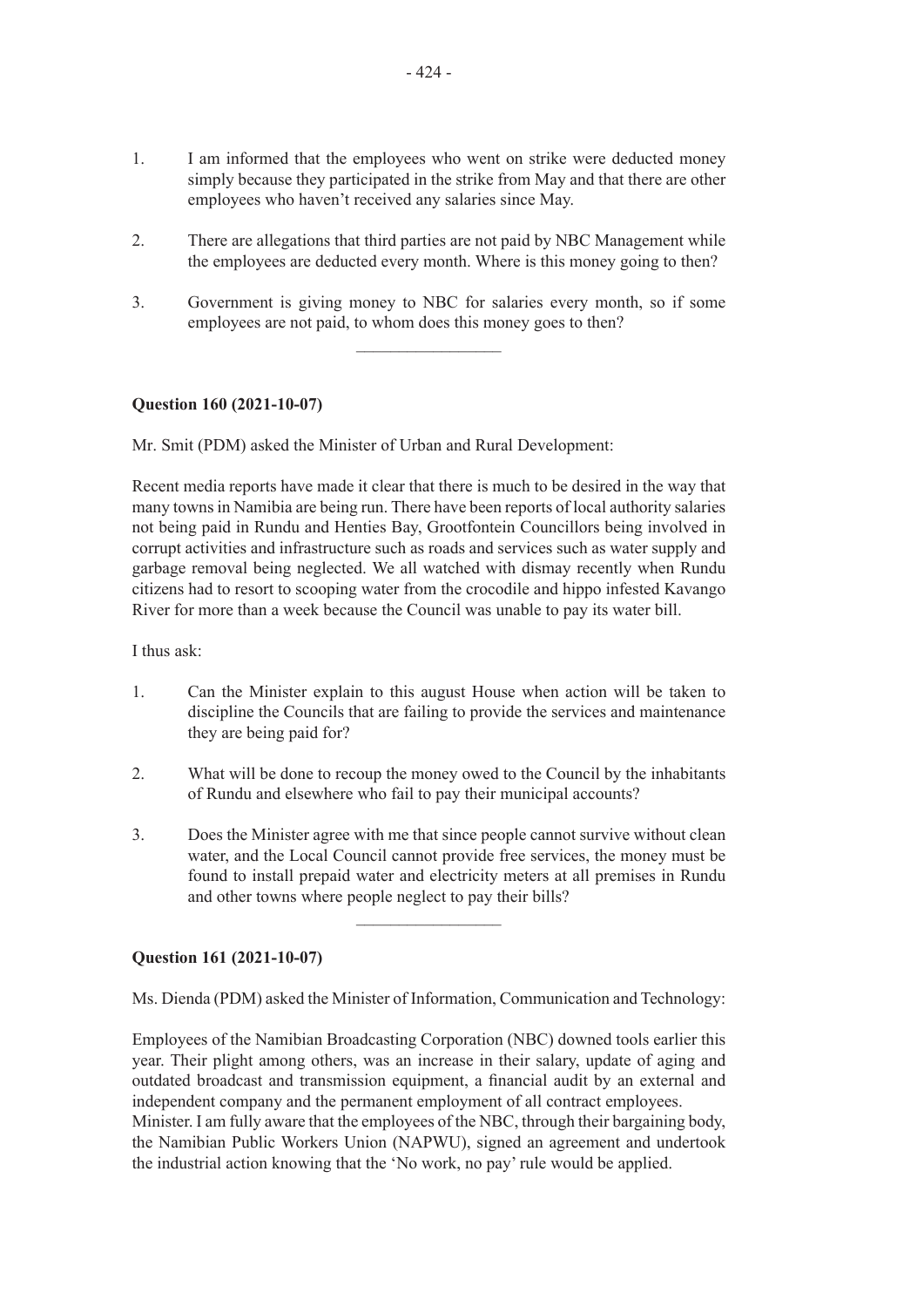After the strike was called off by NAPWU, the board and management of the NBC immediately enacted the 'no work, no pay' clause. Subsequently at the end of May, all those who took part in the strike did not get a salary. Though the employees' salaries were zero, the NBC announced that further deductions would still be made, and that these deductions would be affected over a period of five months (October being the last month)

Minister, employees were not consulted nor informed on how these deductions were calculated, and some have raised errors with the company's HR department, yet no rectifications have been made. Hence, the bosses continue to bulldoze unfair deductions on the salaries of these hardworking employees.

I thus ask the Minister

.

- 1. How were these calculations made?
- 2. How can an employee be deducted N\$17 000 for two weeks and NS21 000 for the remaining two weeks? (Taking into cognisance of the fact that the N\$21 000 is divided into five months)
- 3. Thirdly, are these deductions within the legal framework which stipulates that no more than two thirds of an employee's salary should be deducted?
- 4. How many employees have raised concerns with NBC's HR department about calculations that were done wrong? And how many such errors have been corrected?
- 5. Furthermore Minister, the broadcaster's top bosses awarded themselves fat bonuses while journalists in the newsroom have had to share computers to write stories. When last did the Minister visit the newsroom to see the conditions under which NBC employees are working?
- 6. Minister, one of the demands of the striking workers was the upgrade of dilapidating equipment at the public broadcaster. Has the Ministry done an audit on the current equipment of the NBC, and how much will the upgrading of equipment cost?
- 7. Finally Minister, the NBC plans to introduce a 24hour news channel. However, the broadcaster has always maintained that it is underfunded. Can the Minister share with the House a detailed and comprehensive outline of cost implications that such a plan may have. In short, how is the broadcaster planning to roll out such a production?

 $\overline{\phantom{a}}$  , where  $\overline{\phantom{a}}$ 

#### **Question 167 (2021-10-13)**

Mr. Kavekotora (RDP) asked the Minister of Defence and Veterans Affairs:

The Ministry of Veteran's Affairs was established way back in 2007 but one hears veterans complaining about non-payments and or discriminatory practices in the registrations process.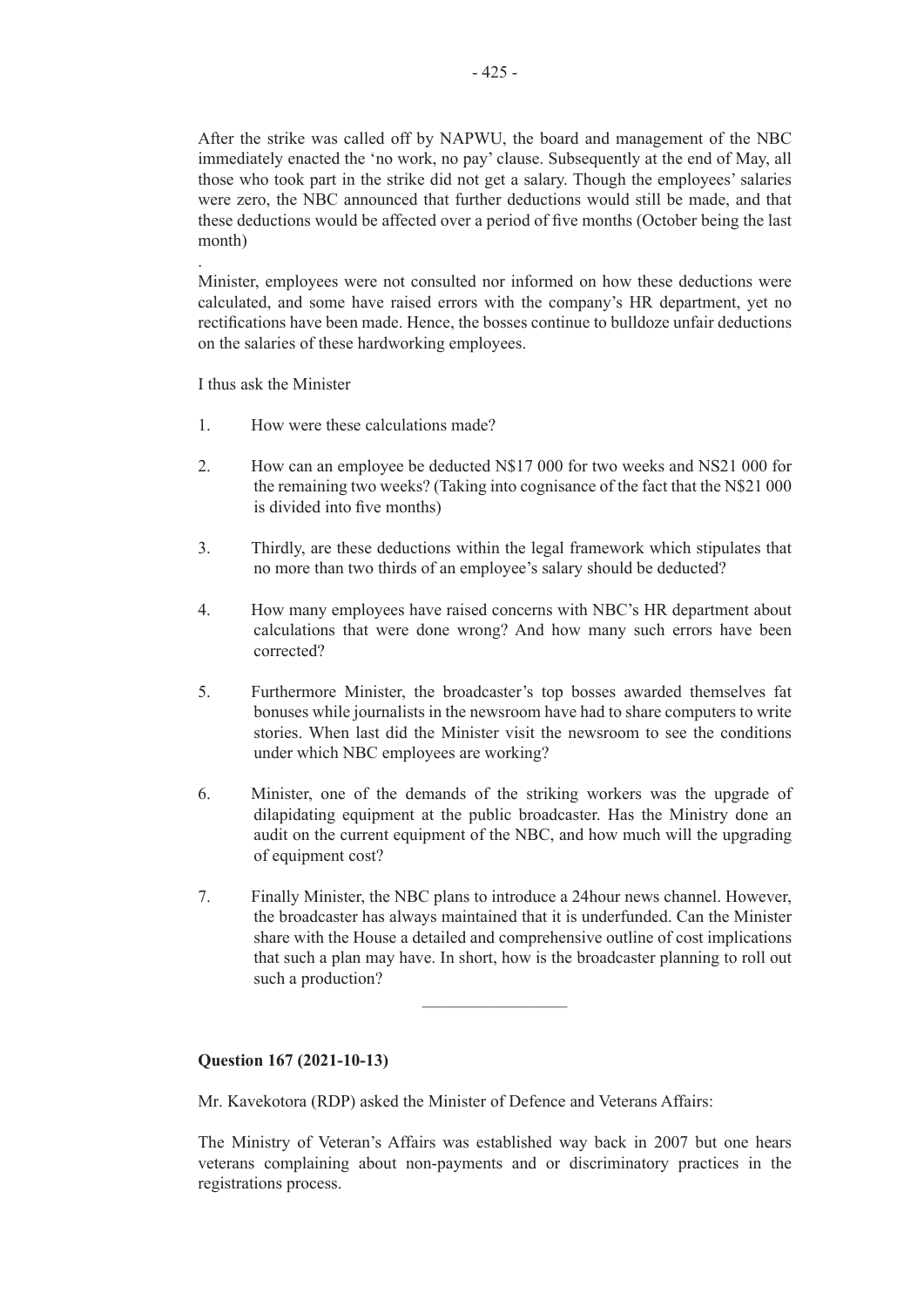Thus I ask:

- 1. What is the official figure of registered veterans from inception to date?
- 2. What is the official number of children of veterans and in what way have these children benefited in accordance with the veterans act?
- 3. Out of the officially registered veterans, how many benefited from the N\$ 50,000 once off payments and the N\$ 200.000 meant for project funding?
- 4. If there are veterans who qualify for these funds, but have not received these benefits to date, what are the justifications and when can they expect to benefit from these funds?
- 5. What benefits if any accrued to veterans since the establishment of the Veterans Associations?
- 6. I am reliably informed that abattoirs, a security company, Fishing quotas and brick making projects were established for the sole benefits of veterans. Can the Minister please quantify the benefits accrued to veterans as a result of these interventions?
- 7. I am informed that 600 applications for project funding were approved since 2011 but have not been funded yet. What is the justification?
- 8. Can the Minister make the register of Veterans available to PAC for further scrutiny?
- 9. On August 16, 2021, Dr Albert Kawana MP, in his capacity as SWAPO Secretary for Legal Affairs wrote a letter to Sophia Shaningwa, SWAPO Secretary General, regarding a meeting with ex-plan combatants. In that letter Hon Kawana plea that all veterans who are still members of the SWAPO party must establish a single organization representing them and the new organization should consist of only SWAPO party members.

In which way is this practice not discriminatory and could this not lead to preferential treatment of ex combatants who are still SWAPO party members to the detriments of others who are not SWAPO members.

 $\frac{1}{2}$  ,  $\frac{1}{2}$  ,  $\frac{1}{2}$  ,  $\frac{1}{2}$  ,  $\frac{1}{2}$  ,  $\frac{1}{2}$  ,  $\frac{1}{2}$  ,  $\frac{1}{2}$  ,  $\frac{1}{2}$  ,  $\frac{1}{2}$ 

### **Question 170 (2021-10-14)**

Mr. Muharukua (PDM) asked the Minister of Mines and Energy:

- 1. Does Namcor have a budget to execute its work program for all the Petroleum Exploration Licenses that are issued to it to date?
	- a. If so, what is the budget provision in respect of each Petroleum Exploration License; and what has been spent on each license thus far? date (Kindly specify the exact amounts for each license)?
- 2. Would Minister, agree with me that the Standard Business Model in Upstream Oil & Gas Sector in simple terms for any applicant is: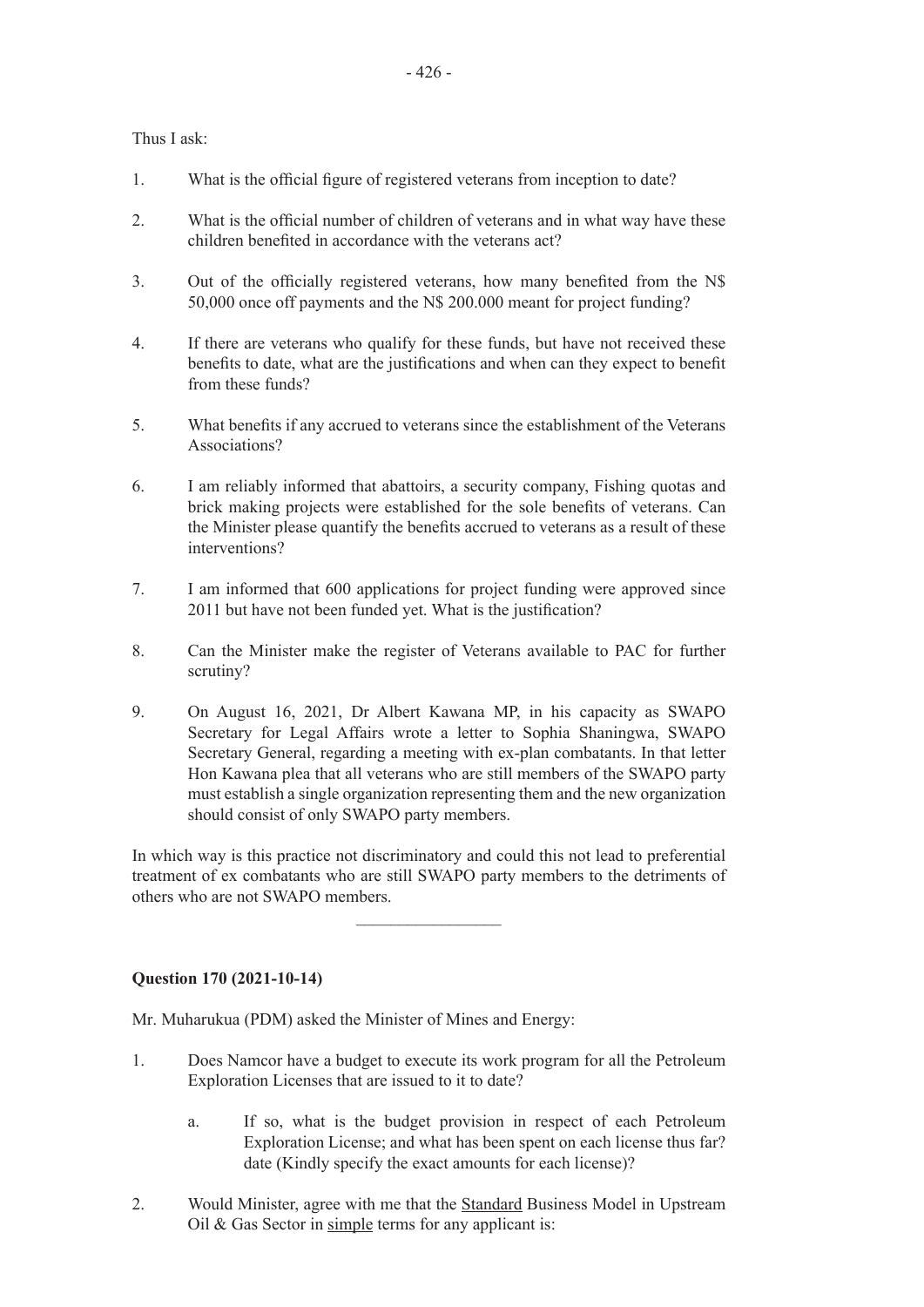a. Applicant acquires a Petroleum Exploration License through whatever licensing regime the Host Country, whether closed bidding, open bidding etc.). In many instances, the license holder then may ramp up the value of the license, and make it attractive to potential investors who have resources for the exploration to occur. (A Process called Farming In or Farming Down). However, farming out straight away is also doable to mitigate cost, and to share risk sharing.

Thus the following further questions:

- 3. Has there been foreign or Namibian (whether private or public companies) that went straight into a farm out process, after acquiring an exploration license?
	- a. If so kindly list the name of such companies.
	- b. Further, has such farming out processes proven to be a success in attracting the requisite investments to benefit exploration efforts and the economy at large?
- 4. From your Ministry's website a trend is notable from the 100 or so plus Petroleum Exploration licenses issued, that local Namibian ownership of licenses are 5%, 10% by Namcor, and 85% by International player in the industry. Hence the following questions:
	- a. What informs this notable quotas?
	- b. How does was the determination done to arrive are the current 5% of the local stakes in these licenses.
	- c. What measure do you have in place to ensure that officials in the Mines and Energy Ministry do not actually have a hand in deciding which Namibian local companies must partner with, and thereby own licenses by their proxies?
- 5. May the Minister kindly provide a list of all the local companies that have shareholding in companies to which petroleum licenses have been issues?
	- a. Who are the natural persons that own such local companies?
- 6. Finally, officials in your Ministry inform that Government has Petroleum Agreements in place with Oil  $\&$  Gas companies, in terms whereof there are requirements relating to:
	- a. Companies having Bank Guarantee in place
	- b. Companies paying annual area license fees
	- c. Companies paying Petrofund contributions
	- 6.1 May you provide this august House with a list of companies that are not in compliance with the above requirements and / or any other as stipulated in the said agreement with Government?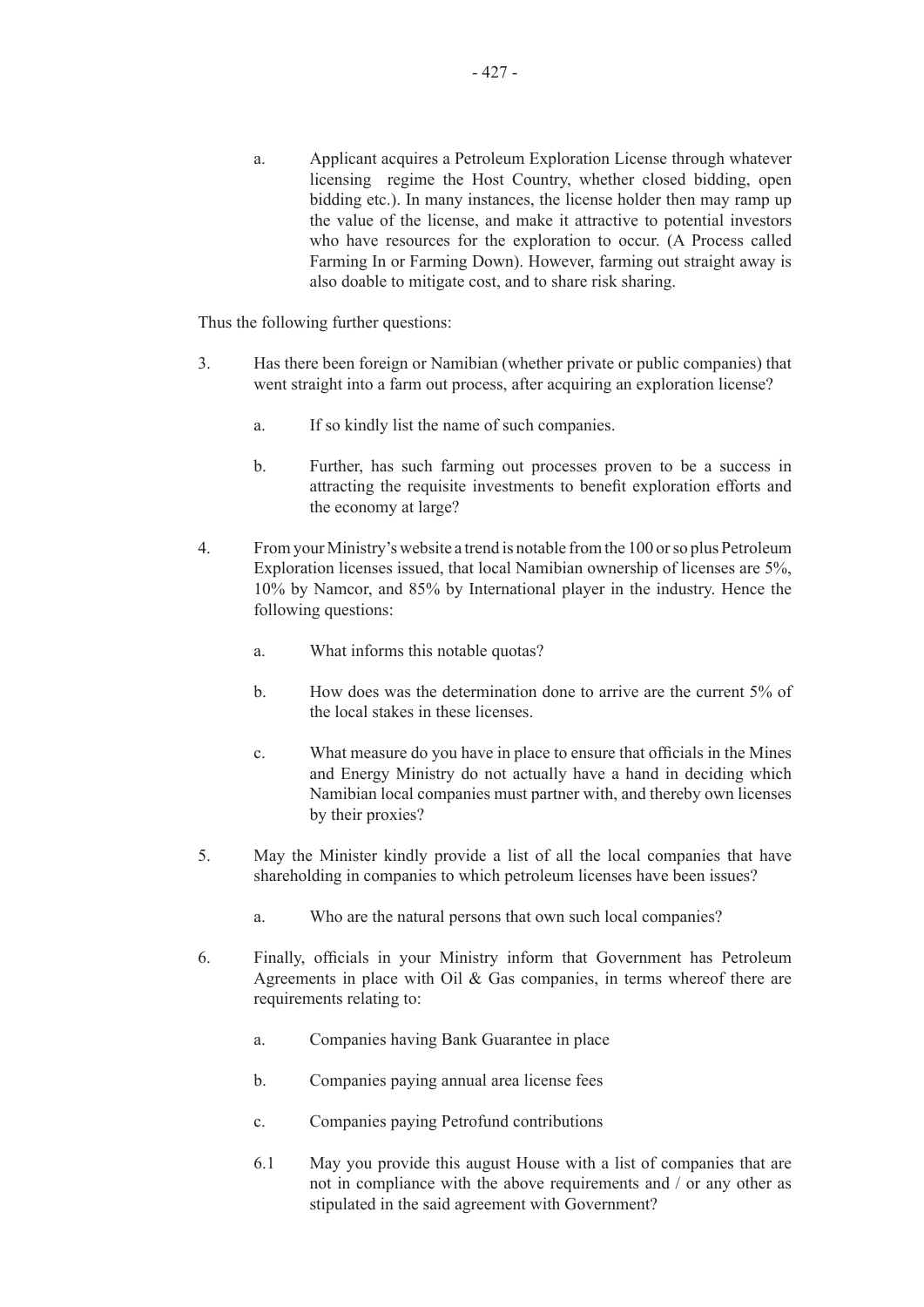### **Question 172 (2021-10-20)**

Dr. Iijambo (SWANU) asked the Minister of Urban and Rural Development:

Aclassical case in point is the fast collapsing Municipality of Grootfontein. The filth and flies ridden Grootfontein Municipality is most probably among the top municipalities ran by incompetent councillors and managers and if drafting measures are not put in place to reverse its fast deteriorating fortunes, a lot of our people will be adversely affected.

There are about 84 residents of Grootfontein who for more than 15 years have been illegally employed as independent contractors at a salary of N\$650.00 per month. Who can live on N\$650,00 per month in this country? How can Swapo allow such abuse of our people for so long in independent Namibia? The Grootfontein Municipality simply entered into what they call a contract between themselves as a client and these people as independent contractors just to avoid paying these people the correct salaries and benefits in terms of their salary grades and scales. If these employees were employed as general laborers their salaries plus benefits would have been around N\$ 9000, 00 per month and it would have been difficult to just dismiss them at will. Can the Minister explain why he continues to allow so much lawlessness to prevail under his watch? In terms of the Labour Act, Act 11 of 2007 as amended, Section 128 A provides:

*"For purposes of this Act or any other employment law, until the contrary is proved, an individual who works for or renders services to any other person is presumed to be an employee of that person regardless of the form of the contract or the designation of the individual, if any of the following factors is present,* 

- *a. The manner in which the individual works is subject to the control or direction of that other person,*
- *b. The individual's hours of work are subject to the control or direction of that other person,*
- *c. In the case of an individual who works for an organisation, the individual's work forms an integral part of the organization,*
- *d. The individual has worked for that other person for an average of at least 20 hours per month over the past three months,*
- *e. The individual is economically dependent on that person for whom he or she works or renders services,*
- *f The individual is provided with tools of trade or work equipment by that other person,*
- *g. The individual only works for or renders devices to that other person. "*

All the above legal requirements are met by these employees and yet under your political leadership the Grootfontein Municipality has a contract which runs contrary to these legal stipulations. Can you explain why and what you intend to do to clean up this mess?

In the case of Grootfontein there cannot be any justification to employ these people on a fixed term contract and where such justification does not exist. Section 128 C provides that such employees be presumed as indefinitey employed. Swanu of Namibia demands that these people be given permanent employment without any delay and that the monies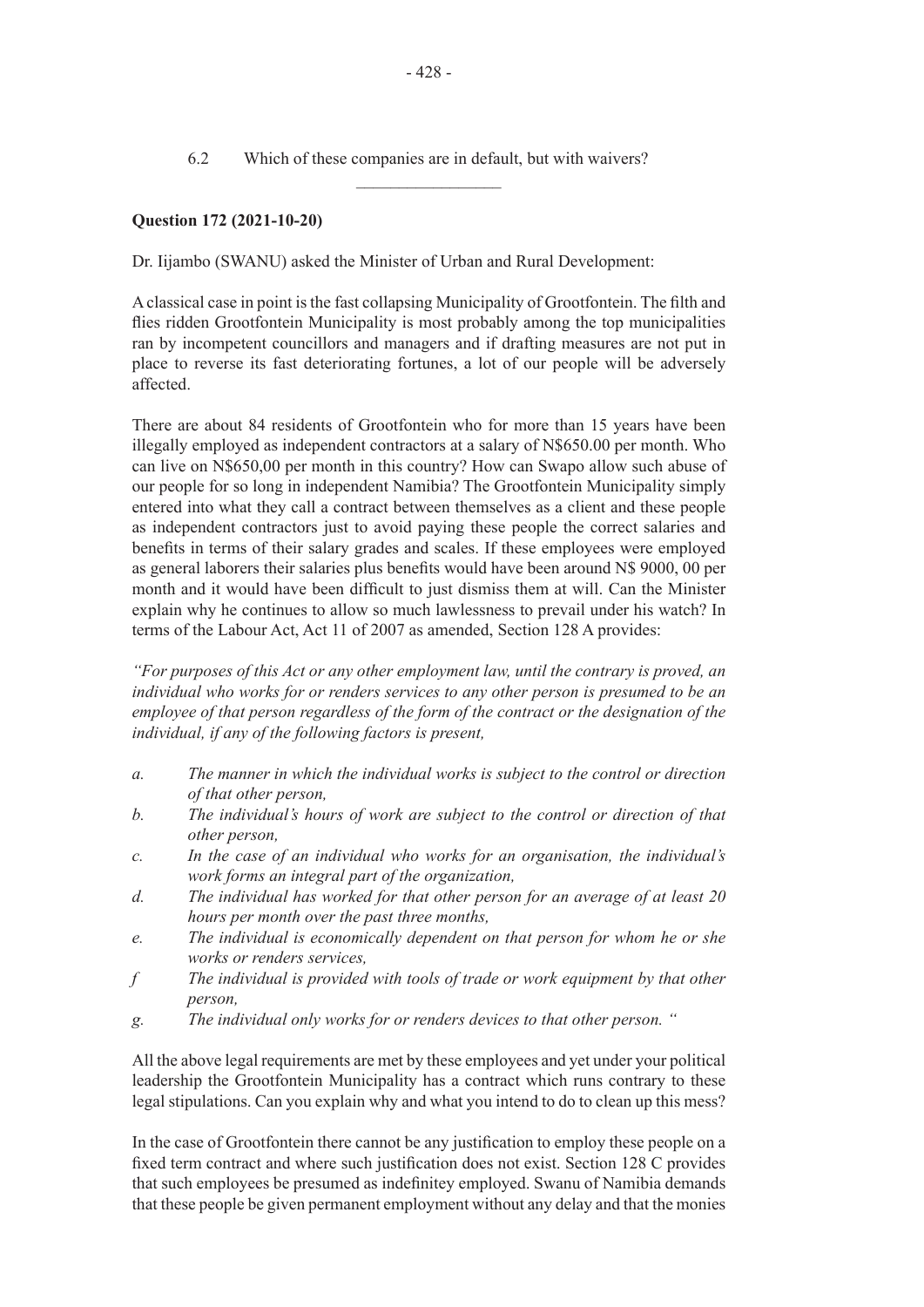which they were supposed to have been paid in salaries for more than 15 years be paid to them as compensation. Minister, we await your response and swift action.

We must also before we step off this point state that strong consideration be given to the deliberately created artificial need to outsource local authority functions. Again here the Grootfontein Municipality despite being mismanaged has set to outsource its key functions. We must stop the outsourcing of our Town Councils services to private individuals or companies so that we can build in-house capacities to render municipal services. The example the City of Windhoek solid waste management department is one other case in point. These outsourced functions enrich managers of municipalities together with their politician friends at the expense of our communities.

The labour hire at the Grootfontein Municipality is no different to Swanla under the apartheid colonial labor administration. It must stop immediately!

 $\overline{\phantom{a}}$  , where  $\overline{\phantom{a}}$ 

#### **Question 174 (2021-10-21)**

Mr. Seibeb (LPM) asked the Minister of Urban and Rural Development:

I understand that it is your new unwritten policy to frustrate and ensure that the regional councils and local authorities governed by ethical political parties such as LPM and NUDO in Gobabis Municipality fail. It has emerged that you are sitting on submissions of documents for land that you ought to approve for the development of Gobabis Truck Port months ago. You are simply refusing to act because the Town Council is under NUDO and LPM administration. The project investment is worth N\$380 million. The envisage Gobabis Truck Port will offer over 100 and 500 direct and indirect employment opportunities to Gobabis residents and nearby communities, both skilled and unskilled. This project will ensure that Gobabis becomes a second logistics hub for Namibia and SADC and will accelerate development to the cattle country.

Questions:

- 1. When will you sign the submitted documents for the approval of land to be made available so the project can kick-start?
- 2. Why do you have a scorched earth policy like it was the case of Al Bashir in Sudan against South Sudan and SPLM to eliminate and frustrate alternative parties governed regions like Hardap and //Kharas regions and local authorities because reports are emanating that you are now targeting Rehoboth and Keetmanshoop and have instructed your staff members and Cabinet that they should only work through unelected Governors and ignore Regional Council Chairpersons and Mayors?

 $\frac{1}{2}$ 

#### **Question 175 (2021-10-21)**

Mr. Seibeb (LPM) asked the Deputy Prime Minister and Minister of International Relations and Cooperation:

Contrary to the misinformation you offered to this Parliament last week Thursday, 14 October 2021 on the situation in eSwatini, there is a latest development ongoing, which you conveniently omitted. There are revelations in eSwatini that King Mswathi III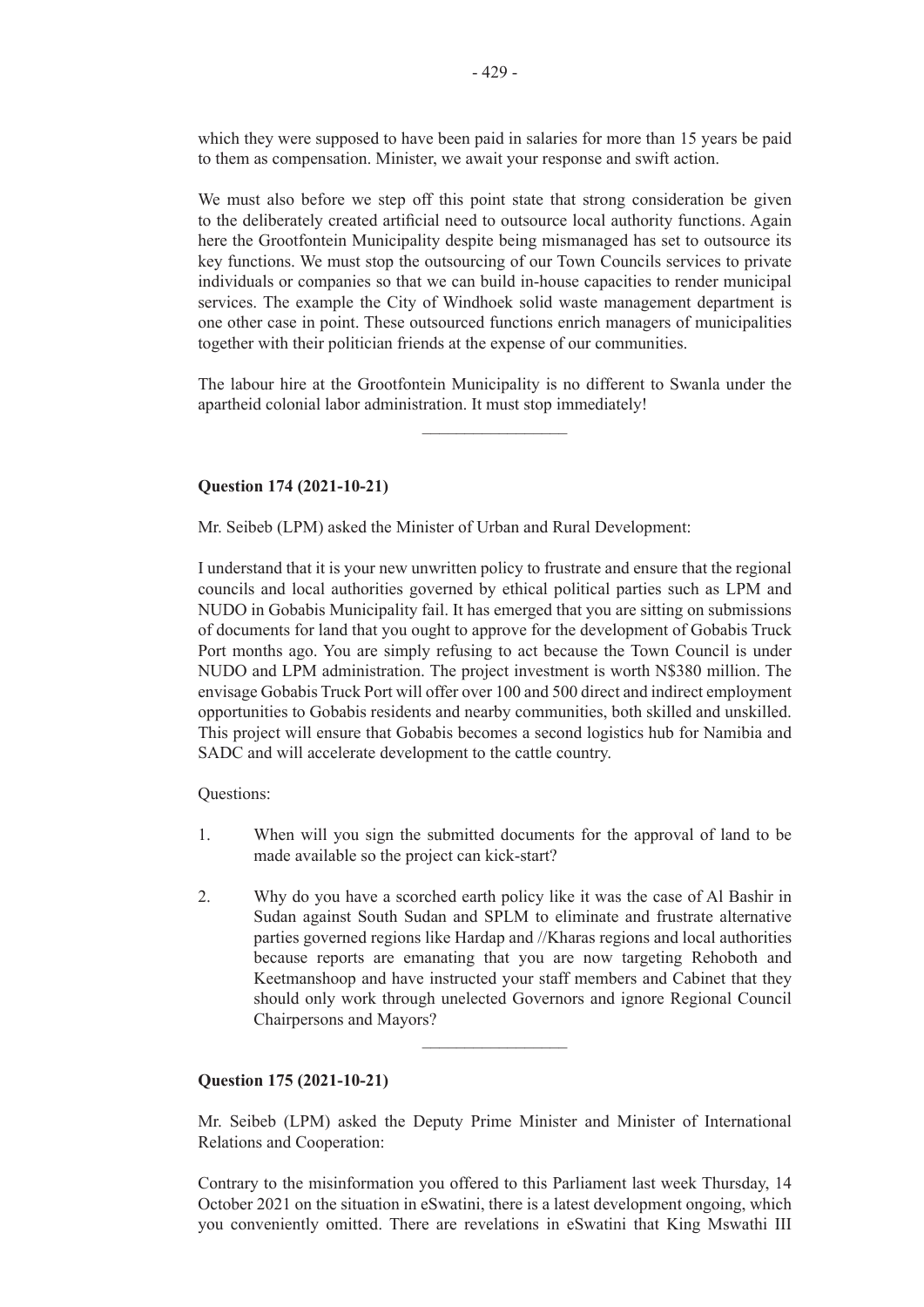and Prime Minister have enlisted services of the soldiers from the Equatorial Guinea, and that these soldiers are allegedly using live ammunition to shoot at civilians. It was reported this morning on SABC NEWS that 9 civilians have been shot and that the hospital even confirmed such a report.

It is now reported that in his capacity as chair of the SADC Organ on Politics, Defence and Security Cooperation that President Cyril Ramaphosa has dispatched an envoy, former Minister Jeff Radebe and Hon. Candith Mashego-Dlamini, the Deputy Minister of International Relations and Cooperation to meet the last absolute monarch in Africa.

Even the Secretary-General of the United Nations Antonio Guterres said he was following the developments in the Kingdom with "increasing concern" and reiterated his call for stakeholders to refrain from violence and address their differences through inclusive and meaningful dialogue.

Questions:

- 1. The key question from the point of view of resolving conflicts, once an armed conflict has occurred is, what is the point of departure for the settlement?
- 2. Shall the parties involved (The King, Government, security forces, prodemocracy movements) in a settlement use new status quo created by actions of one party or shall they demand a return to status quo ante bellum before negotiations can be considered?
- 3. Can you confirm, or reject allegations of how Equatorial Guinea soldiers, and by implication government got entangled in this supposedly SADC affair?
- 4. There are serious threats of allegations that school learners who are involved in the protests against the King would be denied scholarships. This is a very serious allegation made by school learners themselves, student unions and civils society movements. Can you contact your counterpart there and give us a full written report on this? This is human rights violation.
- 5. Has Namibian President considered sending an envoy to eSwatini to ascertain facts for us on the ground? Or are you merely relying on reports from the socalled SADC Troika?
- 6. Will MIRCO engage eSwatini Foreign Affairs Minister on the release of prodemocracy activists from prison and call for the release of the two Members of Parliament, who are innocently persecuted?

 $\frac{1}{2}$ 

**Question 177 (2021-10-26)**

Mr. Murorua (UDF) asked the Minister of Mines and Energy:

Minister, Speaker, Members, my experience in several portfolios that I have occupied has taught me that one of the primary ingredients to good governance is to ensure that no one individual should have too much power to such an extend that his/her discretion dictates the order of the day and it appears to me that some senior staff members in your Ministry are having too much power in various directorates under your leadership.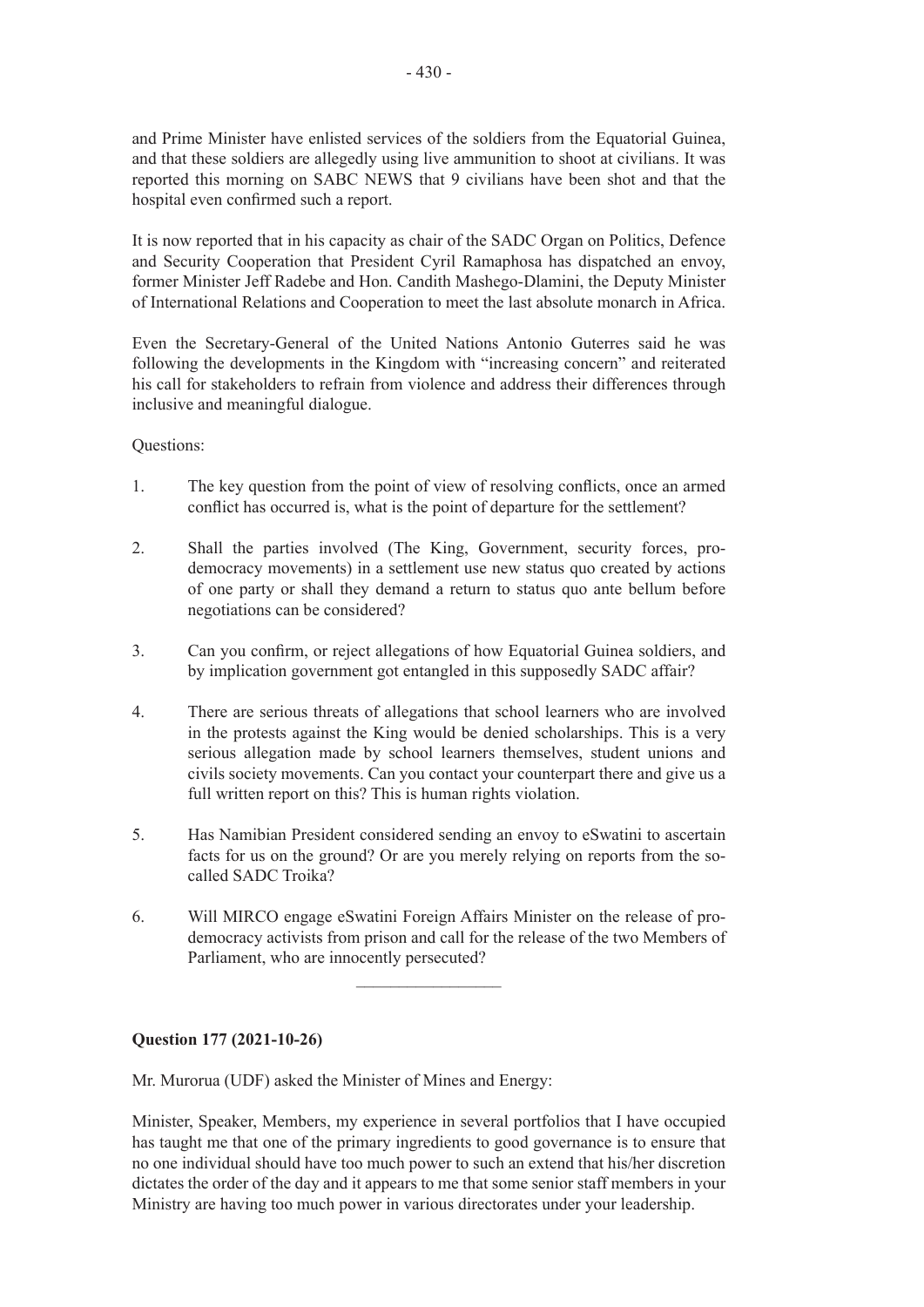- 1. Minister, who selects the members of the Evaluation Committee that evaluates Petroleum Exploration License Applications in the Directorate of Petroleum Affairs?
- 2. What criteria is used to select these Evaluation Committee Members in the Directorate of Petroleum Affairs?
- 3. What is the term of office of the Evaluation Committee that evaluates Petroleum Exploration License Applications in the Directorate of Petroleum Affairs?
- 4. There are staff members of the Directorate of Petroleum Affairs who have in the past been invited to participate as members of the Evaluation Committee Meeting but have been erroneously left out of more recent Evaluation Committee Meetings probably due to their principled stance on transparency and fairness of the evaluation process

Why would a Staff members who have qualified to serve on the Evaluation Committee Meeting(s) in the past, but were then omitted from the invitation to either subsequent Evaluation Committee Meetings or the next Evaluation Committee meeting?

Would you agree with me that this could be a classical example of where those in power may use their power to sideline the honest and principled few?

- 5. Is there a different committee or panel that conducts reviews of any challenges to the outcomes of the Evaluation Committee?
	- 5.1 What is the procedure if the applicant is dissatisfied with the outcome or is it the same committee which compiles information for review applications?
- 6 Who selects the members of the Government Negotiating Team (GNT) for negotiating the Petroleum Agreements with Petroleum Exploration License Applicants in the Directorate of Petroleum Affairs?
- 7. What criteria is used to select these Government Negotiating Team (GNT) Members in the Directorate of Petroleum Affairs?
- 8. How many members should the Government Negotiating Team (GNT) consist of?
- 9. Is the GNT an Inter-ministerial committee or an intra-ministerial committee?
	- 9.1 If it is an Inter-ministerial committee (which I am convinced it is, as per your ministerial guidelines), has there ever been a GNT that was constituted without representatives from other stakeholders Ministries?
	- 9.2 If the answer in 9.1 above is yes, who chairs such a meeting and would such a meeting have been legally constituted in the absence of other stakeholders Ministries?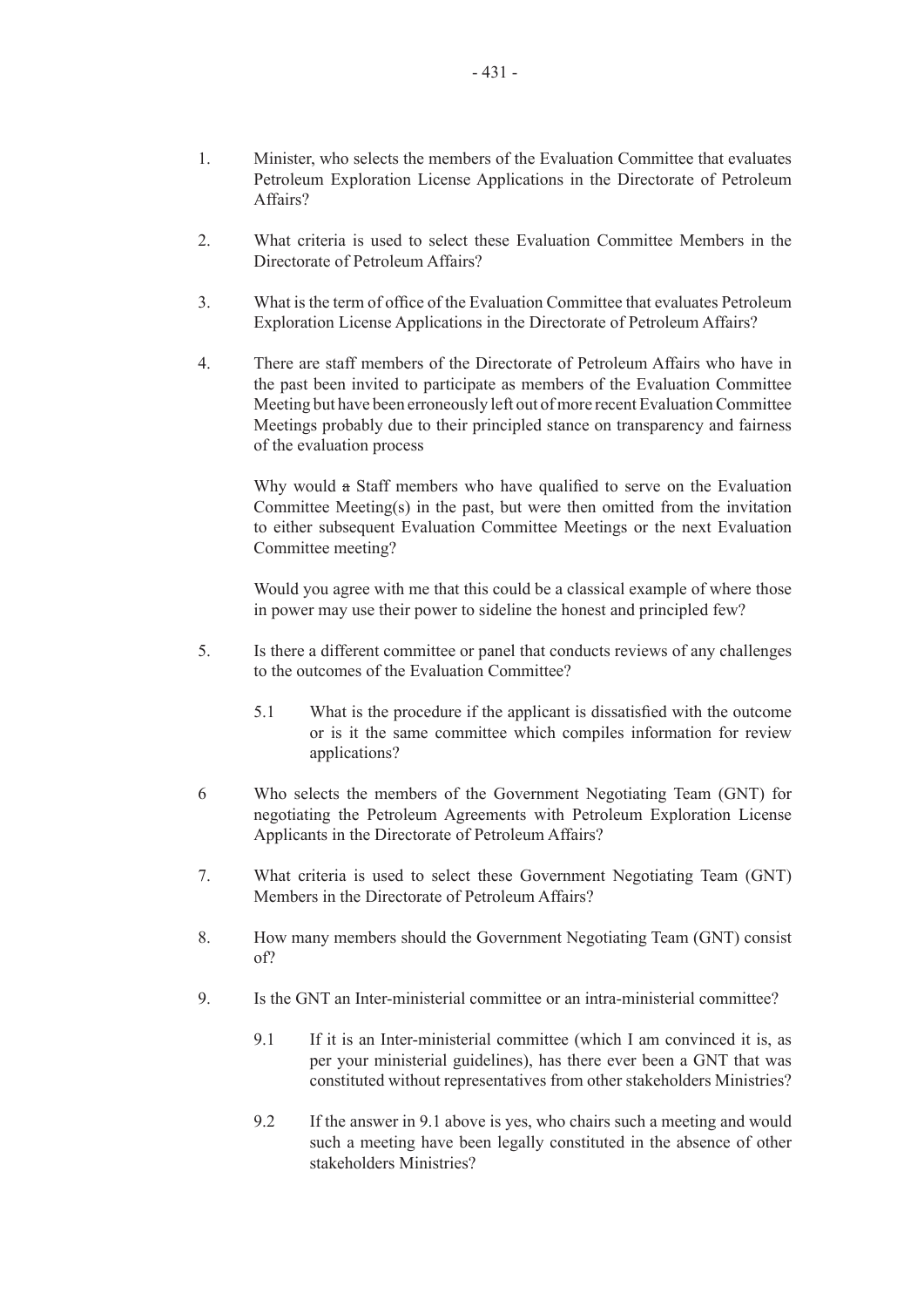- 9.3 If your answer in 9.1 above is No, and I have information that suggest that there has been such a meeting, what would your answer amount to?
- 10. Does the guidelines given to the Evaluation Committee and the GNT account for the Government's indigenisation policies to ensure fair and substantive participation of local indigenous companies and individuals in the petroleum industry?

 $\frac{1}{2}$ 

#### **Question 178 (2021-10-27)**

Mr. Van Wyk (PDM) asked the Minister of Works and Transport:

Minister, It is clear from statistics that covid-19 has become a seasonal pandemic in Namibia and therefore the introduction of strict regulations to protect Namibian lives during winter months in Namibia is needed.

Restrictions put in place to limit the impact of Covid-19, have had a widespread impact on people's lives and the Public Transport Industry was not spared.

Minister, the impact of Covid-19 has led to the implementation of strict regulations by Government during periods of national and regional lockdown. This includes reducing the number of passengers transported at any given time between various destinations. The demand, due to a combination of Government lockdowns and fears of contracting and spreading the virus when using mass transport modes has increase and has caused various challenges for the Public Transport Industry-

I shall therefore ask the following:

- 1. Minister, it is alleged that stakeholders in the Public Transport Industry were not consulted before recommendations were made to the National Covid -19 Response Team that advices the President on appropriate action. Would you please enlightened this august House as to how the said sector was consulted, if it is was not consulted, what are the reasons for such omission?
- 2. Unfair competition between registered transport operators and unlicensed or pirate operators has increased during the periods of lockdown, with claims of harsh treatment of registered transport operators by law enforcement, allegedly with the permission of your Ministry as unregistered "seven seaters" were allowed to enter the market, whilst such vehicles are not fit for passenger transport over long distances? What is your response to these claims?
- 3. It is alleged that the Ministry ignore written submissions from "representatives" in the Public Transport Industry as no feedback is given on such submissions. What channels of communication would you recommend to the industry?
- 4. There seems to be confusion is to which union in the Public Transport Industry is recognized by Government, could you inform the "Industry" as to which union is recognized by Government and as to why that specific Union is recognized?
- 5. Minister, we have seen various attempts from Government to aid industries such as the tourism industry, that was severely affected by the Covid-19 pandemic, what plans do you have to aid the Public Transport Industry and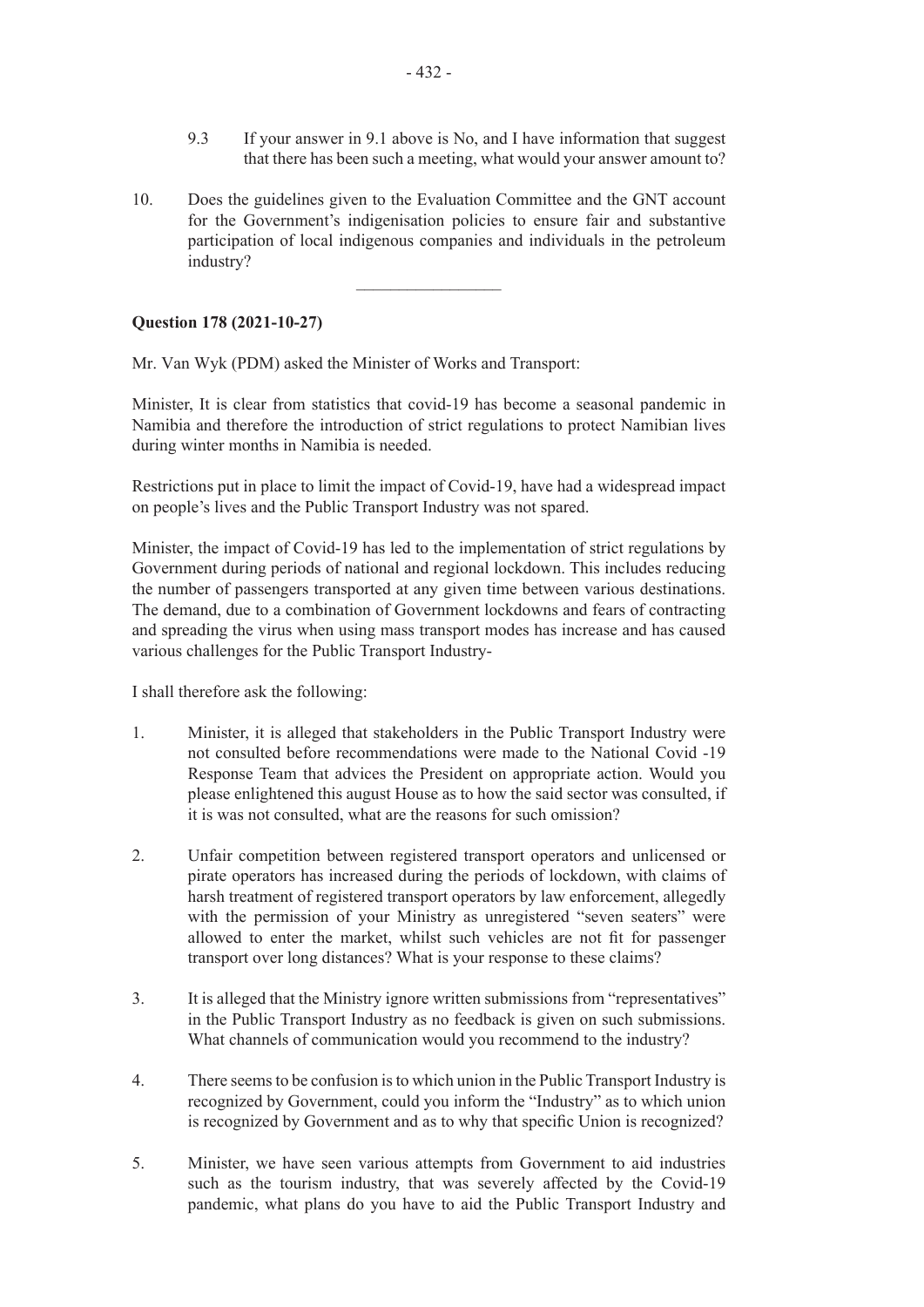what recommendations would you make in future to reduce the negative effect of regulations on the industry?

#### **Question 179 (2021-10-27)**

Dr. Iijambo (SWANU) asked the Minister of Works and Transport:

The TransNamib warehouse used to be painted twice a year, during the colonial era. Since independence, it gradually evolved into an eye-sore.

All over the country, Windhoek being worse, Government properties from house to schools, clinics to recreational facilities are horrendously dilapidating.

Namibia has sufficient paint outlets - Neopaints, Dulux and most hardwares outlets will stock paint.

Our vocational training centers are graduating scores of artisans. Universities are even producing engineers, yet the sorry state of Government properties, all over the country leave much to be desired.

Besides the general abuse, Government vehicles piles-up at the Government garages, all over the country, rusting systematically.

I am hence, compelled to ask the Minister -

- 1. What is your Ministry's plan to restore the damage?
- 2. Will this trend resume Windhoek's glory, as the cleanest city in Africa?
- 3. What happens to the Ministry's maintenance budget if Government assets continue to unacceptably deteriorate, across the spectrum?
- 4. Could the old building materials, like frames, tables, doors, etc., be auctioned at reasonable prices instead of deteriorating in Government institutions?  $\frac{1}{2}$

#### **Question 180 (2021-10-26)**

Mr. Murorua (UDF) asked the Minister of Agriculture, Water and Land Reform:

1. Are you aware that bovine hides, and skins of bovine (including buffalo) or equine animals (fresh or salted, dried, limed or otherwise preserved, but not tanned, parchment-dressed or further prepared), whether or not dehaired or split and;

Goat and sheep skins in wet or dry form, whether salted or not, but excluding skins in pickled, wet blue, crust, dyed crust or finished leather form and;

Raw skins of sheep or lambs (fresh or salted, dried, limed, pickled or otherwise preserved, but not tanned, parchment dressed or further prepared), whether or not with wool on or split are all having a 60% export levy of the value of each hide or skin?

 $\frac{1}{2}$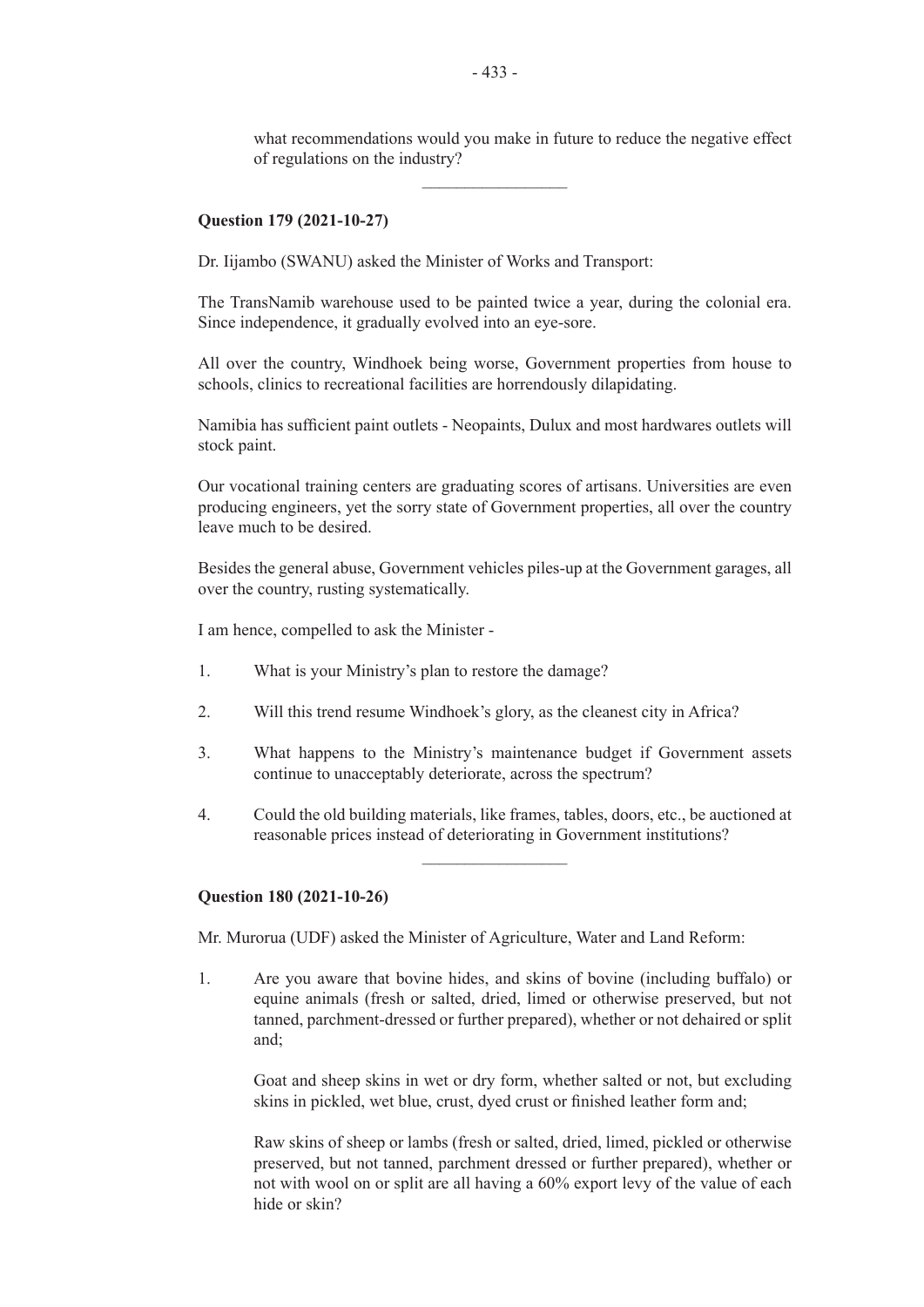- 2. Are you aware that the levy on hides and skins are the highest export levy that is officially gazetted in Namibia for a product from the peasantry as opposed to deeply sophisticated and invested mining industries?
- 3. Would you agree with me that this high levy was introduced to curb on the hoof exports of livestock but that we are now having more on the hoof exports of livestock than before and that this levy has killed a very old agricultural industry which was benefitting the farmer on the ground?
- 4. Is it a fair practice that we levy the hides so high while the local slaughtering is providing employment for Namibians and by so doing nullify our own growth at home policy?
- 5. Would you agree with me that more than five tanneries has closed shop exactly because of this high levy and that it has contributed to more than a hundred job losses?
- 6. Are the livestock which is exported on the hoof to RSA levied for their hides separately or are they exported on the hoof without their hides?
- 7. Would you agree with me that this high levy has also caused tremendous losses to the farming communities since, the hides and skins are now just thrown away due to the non-existence of a market?
- 8. Would you Minister, have this levy reviewed drastically to at least be on par with the export levies for fish and other minerals like uranium, while on the hoof exports of livestock is also going on in the current form to enhance our growth at home policy with regard to the hides and skins industry?

 $\frac{1}{2}$  ,  $\frac{1}{2}$  ,  $\frac{1}{2}$  ,  $\frac{1}{2}$  ,  $\frac{1}{2}$  ,  $\frac{1}{2}$  ,  $\frac{1}{2}$  ,  $\frac{1}{2}$  ,  $\frac{1}{2}$  ,  $\frac{1}{2}$ 

### **Question 181 (2021-11-02)**

Mr. Smit (PDM) asked the Minister of Health and Social Services:

According to media reports in Namibia as well as South Africa, a fourth wave of Covid-19 is expected to hit Namibia in either November or December 2021. This means that our medical facilities, both government and private, are likely to once again be inundated by desperately ill people. This is especially likely as only about 10 percent of our population has been vaccinated to date and the urgency of the vaccination drive seems to have stopped.

I now ask:

- 1. This august House wants to know from the Minister whether it is true that the Ministry of Health and Social Services has stopped training nurses.
- 2. If this is true, will the Minister inform this august House of the reason for this in the middle of an ongoing pandemic?
- 3. Would-be nurses amongst our young people are usually unable to pay to study at the private nurses training institutions. Will the Minister agree with me that the fact that the Government is not offering training is disadvantaging our young people?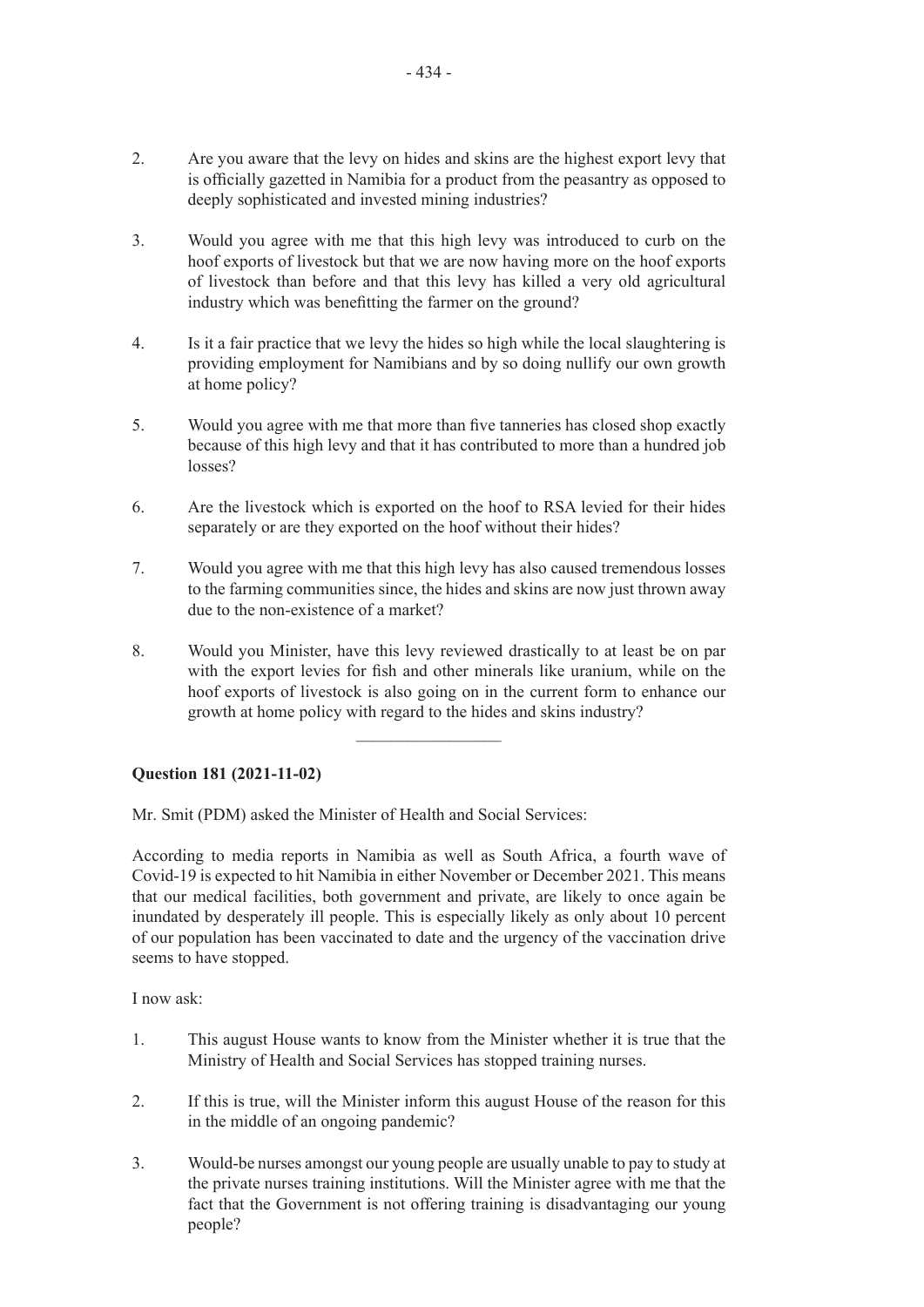4. Will the Minister also agree with me that by not training nurses when a new wave of covid-19 is predicted will place medical care in government medical facilities in danger?

 $\overline{\phantom{a}}$  , where  $\overline{\phantom{a}}$ 

#### **Question 182 (2021-11-03)**

Mr. Seibeb (LPM) asked the Minister of Public Enterprises:

A certain Ms. Maureen Hinda obtained a grant of approximately N\$1 million from the Social Security Commission (SSC), to invest in her cutlery training school In Keetmanshoop. The said cutlery training school has been closed, due to a high staff turn-over, poor administration and lack of payment for staff members. It is alleged that there was a general lack of accountable business practice and financial management.

- 1. Can the Minister update us on the correct amount granted by the Social Security Commission?
- 2. Can the Minister inform this Parliament on the terms of the grant agreement, and the arrangements in place with the SSC when closure of the school occured? This is because if this school is closed, state resources have been washed away and money may have been wasted for private benefit, with the sudden closure of the school, and the overall intent of the SSC to help grade 10 students has been endangered. Was the fiduciary duty of Ms. Hinda not toward SSC and the community not breached?
- 4. How the spending was made and whether any money was repaid?
- 4. What happens to the students who were left abruptly due to the sudden closure of this school, and the monies they paid to enrol at this school?

 $\frac{1}{2}$ 

#### **Question 183 (2021-11-02)**

Mr. Seibeb (LPM) asked the Minister of Agriculture, Water and Land Reform:

During the period when Hon. Daniel Utoni Nujoma was Minister of Land Reform, he resettled in questionable manner, certain elites and foreign billionaires. It is alleged that he bought a certain Namibian Defence Force (NDF) farm, where his daughter got married, and where he frequented and resettled it to his friend. There were investigations into this matter.

Also, the former Minister of Land Reform allowed four farms to be bought by the Russian billionaire, a certain Mr. Rashid Sardorov despite a public outcry about the sale of land to foreign absentee landlords. Apparently, this Russian billionaire promised to create employment and huge investment in the property.

Similarly, there are allegations that the former Minister of Land Reform might have used his powers substantially and tried to influence a certain small-holder farmer, who was struggling to farm due to high maintenance costs to sell the farm he was resettled on to him, or to his associate. Eventually, the Ministry of Land Reform bought the farm, named Rus, where a certain Mr. Johan Ndjaronguru (the Presidential Security Chief,